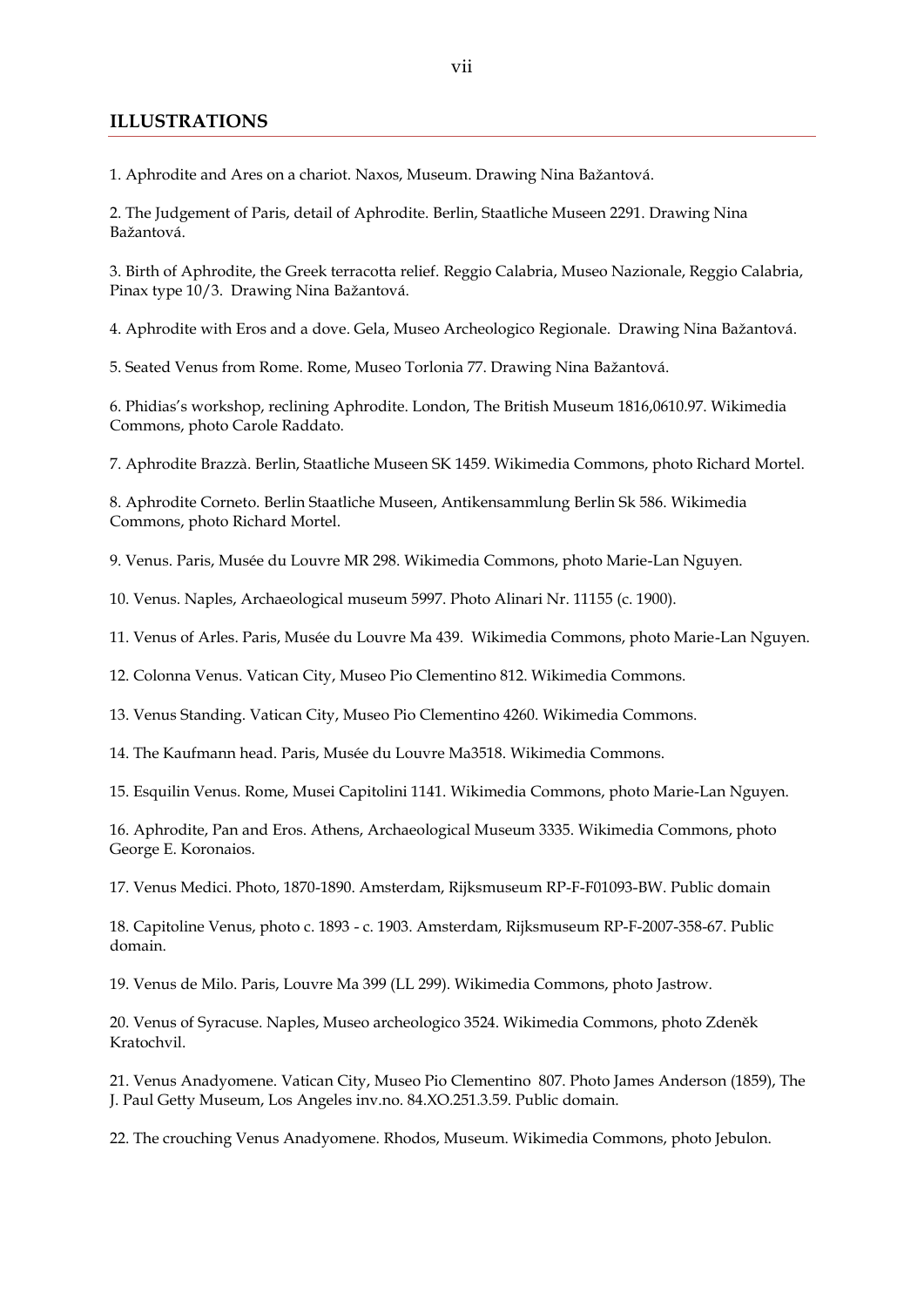23. Venus tying her sandal at the column with Priapus of Pompeii. Naples, Museo archeologico 152798. Wikimedia Commons, photo by Carole Raddato.

24. Venus Callipyge Farnese. Naples, Museo archeologico nazionale 6020. Photo, Rijksmuseum, Amsterdam RP-F-00-4476. Public domain.

25. Armed Venus with Amor. Paris, Musée du Louvre MA 370. Wikimedia Commons, photo Dinkum.

26. Gelon, Armed Aphrodite. Boston, Museum of Fine Arts 21.1213. Drawing Nina Bažantová.

27. Capuan Venus. Napoli, Museo nazionale 6017. Wikimedia Commons, photo Marie-Lan Nguyen.

28. Aphrodite/ Turan. Orvieto, Museo Civico 1307. Wikimedia Commons, photo Sailko.

29. Colossal head of Venus. Rome, Museo Nazionale Romano 8598. Wikimedia Commons, photo Rabax63.

30. Aphrodite in a shrine. Berlin, Staatliche Museen FG 3006. Drawing Nina Bažantová.

31. Aphrodite in a shrine. Paris, Musée du Louvre CA 1832. Drawing Nina Bažantová.

32. Venus of Pompeii (VI.9.6, Casa dei Dioscuri), before 79. After August Mau, *Pompeii, its Life and Art* (New York, 1902), fig. 4.

33. Venus of Pompeii (IX.7.6, Verecunda House), before 79. Drawing Nina Bažantová.

34. Venus / Roma enthroned, mural from the Lateran Palace. Rome, Museo Nazionale Romano 124506. Wikimedia Commons, photo ArchaiOptics.

35. Venus Triumphant. Berlin, Münzkabinett 18217149. Drawing Nina Bažantová.

35. Armed Venus, backside of a denarus of Augustus. Drawing Nina Bažantová.

37. Armed Venus with Amors. Berlin, Staatliche Museen, Antikensammlung 7965. Drawing Nina Bažantová.

38. Relief reproducing the tympanon of the Temple of Mars Ultor. Cast of a relief in Museo della Civiltà Romana, Rome. Wikimedia Commons, photo Christophe Jacquand.

39. Roman Woman as Venus. Copenhagen, Ny Carlsberg Glyptotek 711. Wikimedia Commons, photo Carole Raddato.

40. Roman portrait group statue of woman and man as Venus and Mars. Rome, Museo nazionale Romano 108522. Wikimedia Commons, photo Livioandronico2013.

41. Venus on the Roman marble urn. Rome, Musei Capitolini 2101. Drawing Nina Bažantová.

42. Deceased Roman woman. Villa d'Este. Drawing Nina Bažantová.

43. Ulpia Epigone. Vatican City, Museo Gregoriano Profano 9856. Photo Jan Bažant.

44. St. Nicholas orders the destruction of the statue of Venus. Sofia, Church of St. Nicholas, Bojana. Drawing Nina Bažantová.

45. Roman woman as Venus (Venus Felix). Vatican City, Il Museo Pio-Clementino 936. Wikimedia Commons, photo Jean-Pol Grandmont.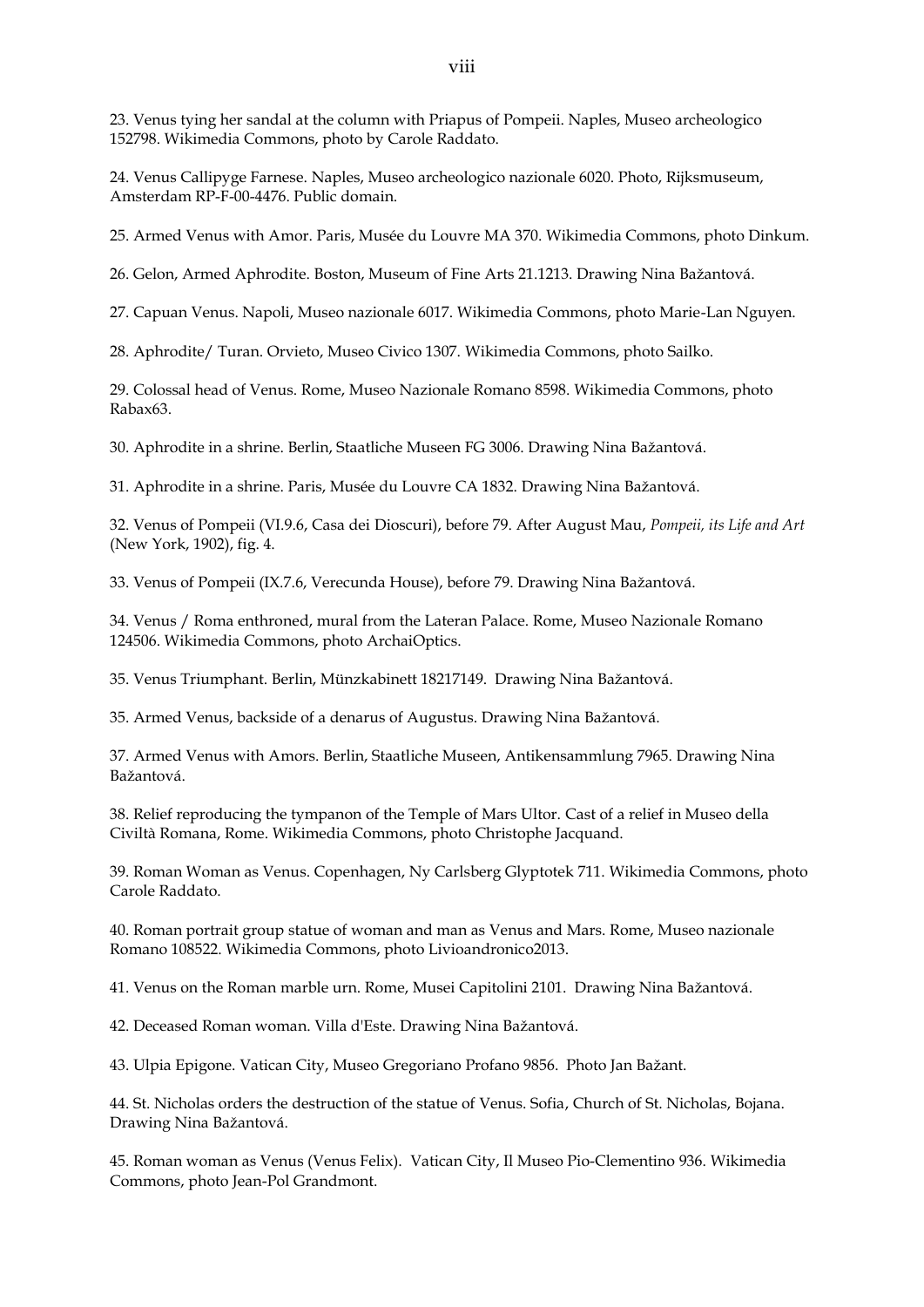46. Venus Victrix (Florence, Uffizi 1914 n. 155), after the 17th century restoration by Ercole Ferrata and Giovanni Battista Foggini. Antonio Francesco Gori, *Museum Florentinum*, vol. 3, (Florence, 1734), pl. 31 (engraving by Carlo Bartolomeo Gregori and Marcantonio Corsi after Giovan Domenico Campiglia).

47. Venus Victrix today. Florence, Uffizi 1914 no. 155. Wikimedia Commons, photo Yair Haklai.

48. The Tribuna of the Palazzo Grimani in Venice, a reconstruction of the placement of ancient statues in the 1660s-70s. Wikimedia Commons, photo by Palgri.

49. Mazarin Venus. Los Angeles, J. Paul Getty Museum 54.AA.11. Public domain.

50. Giovanni Antonio da Brescia, engraving after the Mazarin Venus. Public domain.

51. Pierre Jacques, drawing of the Cesi Venus (Paris, Louvre MA 437). Paris, BnF (CdE), Album de Pierre Jacques, F b, 18 a, fol. 11v (detail). Salomon Reinach, *L'album de Pierre Jacques, sculpteur de Reims, dessiné à Rome de 1572 à 1577*, I-II (Paris, 1902), pl. 11bis.

52. Cesi Venus. Paris, Musée du Louvre MA 437. Wikimedia Commons, photo Darafsh.

53. Chiaramonti Venus. Vatican City, Il Museo Chiaramonti 353. Photo Jan Bažant.

54. Agostino Veneziano, Venus and Amore. Amsterdam, Rijksmuseum RP-P-OB-36.633. Public domain.

55. Crouching Venus. Naples, Museo archeologico 6293. Wikimedia Commons, photo Sailko.

56. Giovanni Battista de'Cavalieri, copper engraving after an ancient statue of Venus (Napoli, Museo archeologico 6293), 1594. Giovanni Battista De'Cavalieri, *Antiquarum statuarum urbis Romae*, 3-4 (Roma 1594), pl. 68.

57. Northern Italian artist, Venus. Cleveland, Cleveland Museum of Art, John L. Severance Fund, 1948.171. Public domain.

58-59. Antico, bronze statuette of Venus. Baltimore, MD, The Walters Art Museum 54.1027. Acquired by Henry Walters, 1931. Public domain.

60. Circle of Jacopo Sansovino, Venus and Amor on a Dolphin. Los Angeles, Getty Museum 87.SB.50. Public domain.

61. Giovanni Francesco Susini, Venus Whipping Amor. New York, The Metropolitan Museum (Bequest of Annie C. Kane, 1926) 26.260.90. Public domain.

62. Sandro Botticelli, Birth of Venus. Florence, Uffizi 878. Wikimedia Commons.

63. Agostino Veneziano after Baccio Bandinelli, Academy of Baccio Bandinelli. New York, The Metropolitan Museum of Art. Elisha Whittelsey Collection, Elisha Whittelsey Fund, 1949,49.97.144. Public domain.

64. Italian engraver after an engraving by Niccolò della Casa after a drawing by Baccio Bandinelli, Accademy of Baccio Bandinelli. New York, The Metropolitan Museum of Art (The Elisha Whittelsey Fund, 1983) 1983.1194. Public Domain.

65. Marcantonio Raimondi after Raffaello, Venus with Cupid. Amsterdam, Rijksmuseum RP-P-OB-11.947. Public domain.

66. Giovanni Jacopo Caraglio, after Rosso Fiorentino, Venus and Cupid. New York, The Metropolitan Museum of Art (The Elisha Whittelsey Fund, 1949) 49.97.231. Public domain.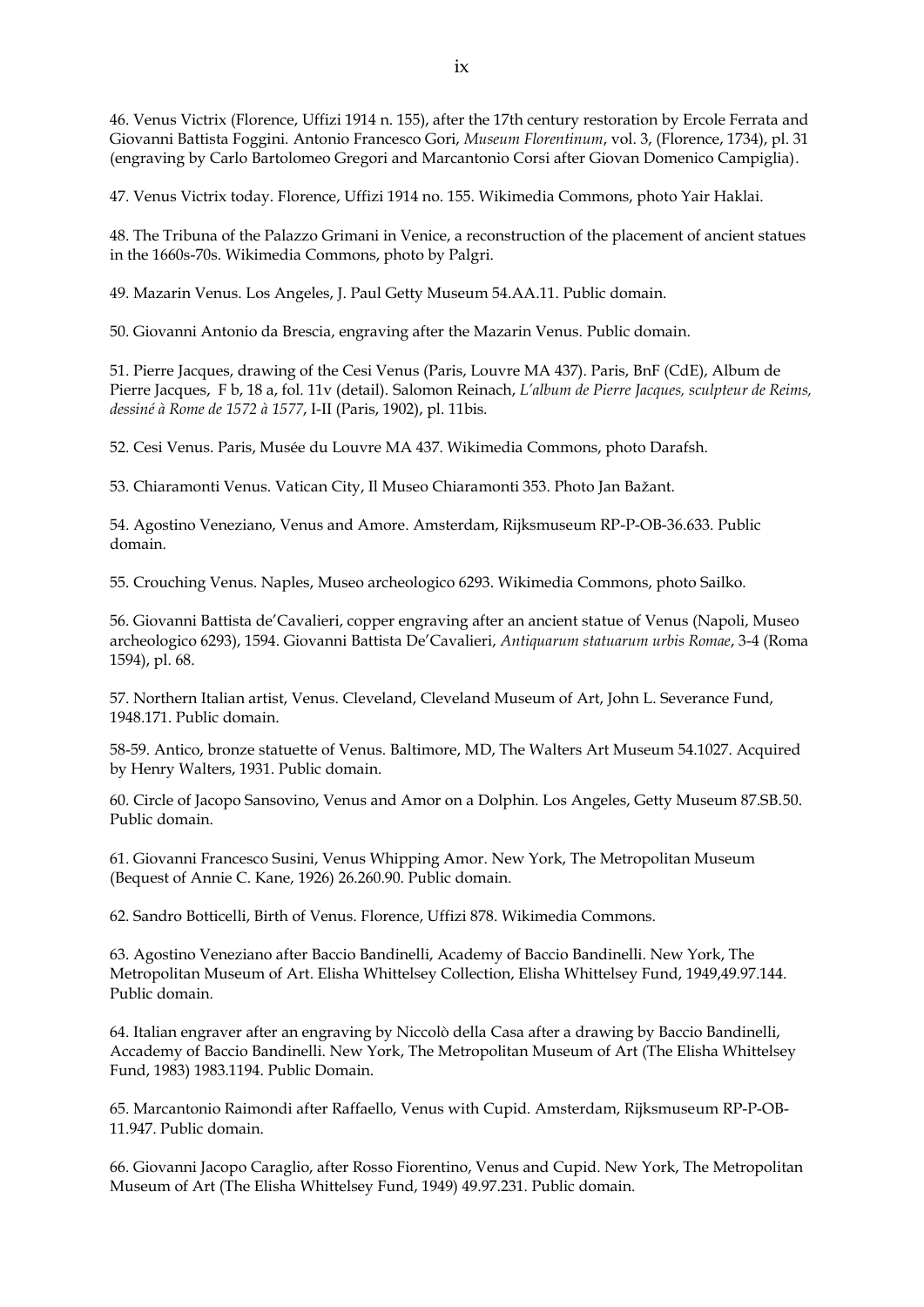67. Philippe Thomassin, Armed Venus and Cupid, now in the Louvre (MA 370). Philippe Thomassin, *Antiquarum statuarum urbis Romae liber primus* (Rome, 1610), pl. 4.

68. Philippe Thomassin, Venus Kallipygos, which is now in the Archaeological Museum of Naples (6020), engraving, 1610. Thomassin, *Antiquarum statuarum*, pl. 11.

69. Philippe Thomassin, Venus with a small dolphin (lost), engraving, 1610. Thomassin, *Antiquarum statuarum*, pl. 27.

70. Philippe Thomassin, Venus with a large dolphin (lost), engraving, 1610. Thomassin, *Antiquarum statuarum*, pl. 33.

71. Fontana Pretoria from the south-east. J. I. Hittorff, and L. Zanth, *Architecture moderne de la Sicile, ou Recueil des plus beaux monumens religieux, et des édifices publics et particuliers les plus remarquables de la Sicile* (Paris, 1835), pl. 52.

72. Francesco Camilliani, Venus with a Dolphin. Wikimedia Commons, photo Effems.

73. Anonymous, Venus with Cupid, Jupiter and Mercury, engraving after the lost sculpture by van Tetrode. Amstredam, Rijksmuseum RP-P-OB-47.332. Public domain.

74. Anonymous, Venus, Faun and Amor, engraving after the lost sculpture by van Tetrode (published by Petrus Overraat). Amstredam, Rijksmuseum RP-P-1909-1334. Public domain.

75. Benedikt Wurzelbauer, Nicolaus Pfaff, copy of a sculpture with Venus and Cupid in the Waldstein Garden in Prague. Original Prague, National Gallery P 4606. Photo Jan Bažant.

76. Successor to Giambologna, Venus and Cupid. Washington, NG 1991.242.1. Courtesy National Gallery of Art, Washington. Open Access.

77. Giambologna, Venus di Groticella. Florence, Grotticella in Grotta Grande, Giardino Boboli. Wikimedia Commons, photo Sailko.

78. Gaetano Vascelini, engraving after Giambologna's Venus di Groticella, inscription "Feminina in atto di uscir dal bagno." F. M. Soldini, *Il reale giardino di Boboli nella sua pianta e nelle sue statue* (Firenze: 1789), pl. VIII.

79. Giambologna, Venus / bathing woman. Los Angeles, J. Paul Getty Museum, 82.SA.37. Public domain.

80. Daniel Hopfer, Venus and Cupid. Private collection. Wikimedia Commons, photo Nick Michael.

81. Albrecht Dürer, Laziness. New York, The Metropolitan Museum of Art (Fletcher Fund, 1919) 19.73.87. Public domain.

82. Dirck Volckertsz. Coornhert, frontispiece by Maarten van Heemskerck, Allegory of drunkenness and sexual promiscuity with Venus. Amsterdam, Rijksmuseum RP-P-BI-6568. Public domain.

83. Christoph Schwartz, engraving of Jan Sadeler I, Critique of Sexuality with Venus statue. Wellcome Collection, ICV no. 51428. Attribution-Noncommercial 4.0 international (CC BY 4.0).

84. Christoph Murer, *Fidei exploratio* (Test of Faith). Wellcome Library no. 26678i. London, Wellcome Collection. Cite author-Non-useful 4.0 International (CC BY-NC 4.0).

85. Hans Bock the Elder, Dance around the statue of Venus. Frankfurt, Städel Museum 2244. Public domain.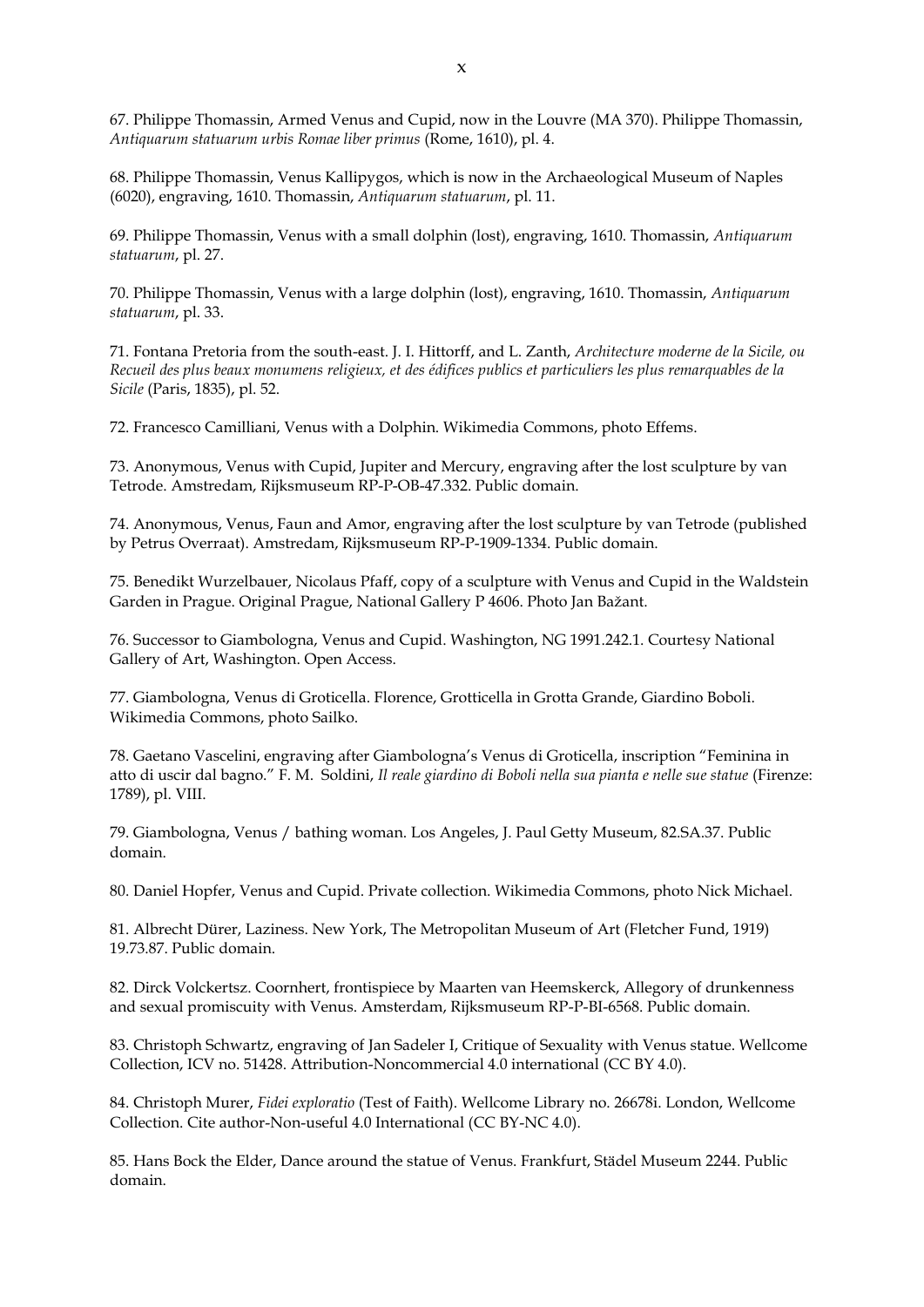86. Jacques Jonghelinck, Venus. Madrid, Palacio Real D36. © Patrimonio nacional. Gestion fotografica no. 2020/131.

87. Daniel Mytens, Thomas Howard, Earl of Arundel. London, National Gallery NPG 5292. Wikimedia Commons.

88. Isaac de Caus, Venus and Cupid on a fountain in Wilton House Park. Cambridge, Trinity College, Isaac de Caus, *Hortus Penbrochianus. Le jardin de Vuilton* (London, 1640), 13. Courtesy of the Master and Fellows of Trinity College, Cambridge.

89. Isaac de Caus, Venus pulling a thorn from her heel on a fountain in Wilton House Park. Cambridge, Trinity College. Caus, *Hortus Penbrochianus*, 11. Courtesy of the Master and Fellows of Trinity College, Cambridge.

90. Isaac de Caus, Venus seated and drying herself on a fountain in Wilton House Park. Cambridge, Trinity College. Caus, *Hortus Penbrochianus*, 12. Courtesy of the Master and Fellows of Trinity College, Cambridge.

91. Isaac de Caus, Venus and the Dolphin on a fountain in Wilton House Park. Cambridge, Trinity College. Caus, *Hortus Penbrochianus*, 26 (detail). Courtesy of the Master and Fellows of Trinity College, Cambridge.

92. Isaac de Caus, Venus on a shell with Cupid in the Wilton House Park. Cambridge, Trinity College. Caus, *Hortus Penbrochianus*, 23 (detail). Courtesy of the Master and Fellows of Trinity College, Cambridge.

93. Johann Zoffany, Tribune in the Uffizi. Windsor, Royal Collection RCIN 406983. Wikimedia Commons.

94. Conrad Martin Metz, Wilton house, in Wiltshire, the seat of the Earl of Pembroke. *Picturesque views of the principal seats of the nobility and gentry in England and Wales* (London, 1787). London, Victoria and Albert Museum (given by Dr. G. B. Gardner) E.1068-1945.

95. Cary Creed, Venus Column in Wilton Park. Cary Creed, *The Marble Antiquities, The Right Honble. the Earl of Pembrokes, at Wilton* (London, 1731), pl. 66.

96. John Donowell, Temple of Venus and Venus's Parlour, West Wycombe Park, Buckinghamshire. Wikimedia Commons, photo London Road.

97. George Knapton. Sir Francis Dashwood. By permission of the Society of Dilettanti. Courtesy of the Photographic Survey, The Courtauld Institute of Art, London.

98. Medici Venus. Photo ca. 1875 - ca. 1900. Amsterdam, Rijksmuseum RP-F-00-3913. Public domain.

99. Jean-Baptiste Pigalle, Venus. Berlin, Skulpturensammlung und Museum für Byzantinische Kunst (Bode Museum) 2836. Marble copy in Sanssouci Park, Potsdam. Wikimedia Commons, photo Steffen\_Heilfort.

100. Johan Tobias Sergel, Venus Callipyge. Stockhom, Nationalmuseum NMSk 360. Wikimedia Commons, photo Rainer Halama.

101. Johan Tobias Sergel, Venus Anadyomene. Stockhom, Nationalmuseum NMSk 694. Wikimedia Commons, photo Rainer Halama.

102. Antonio Canova, Pauline Borghese as Venus. Rome, Villa Borghese LIV. Wikimedia Commons.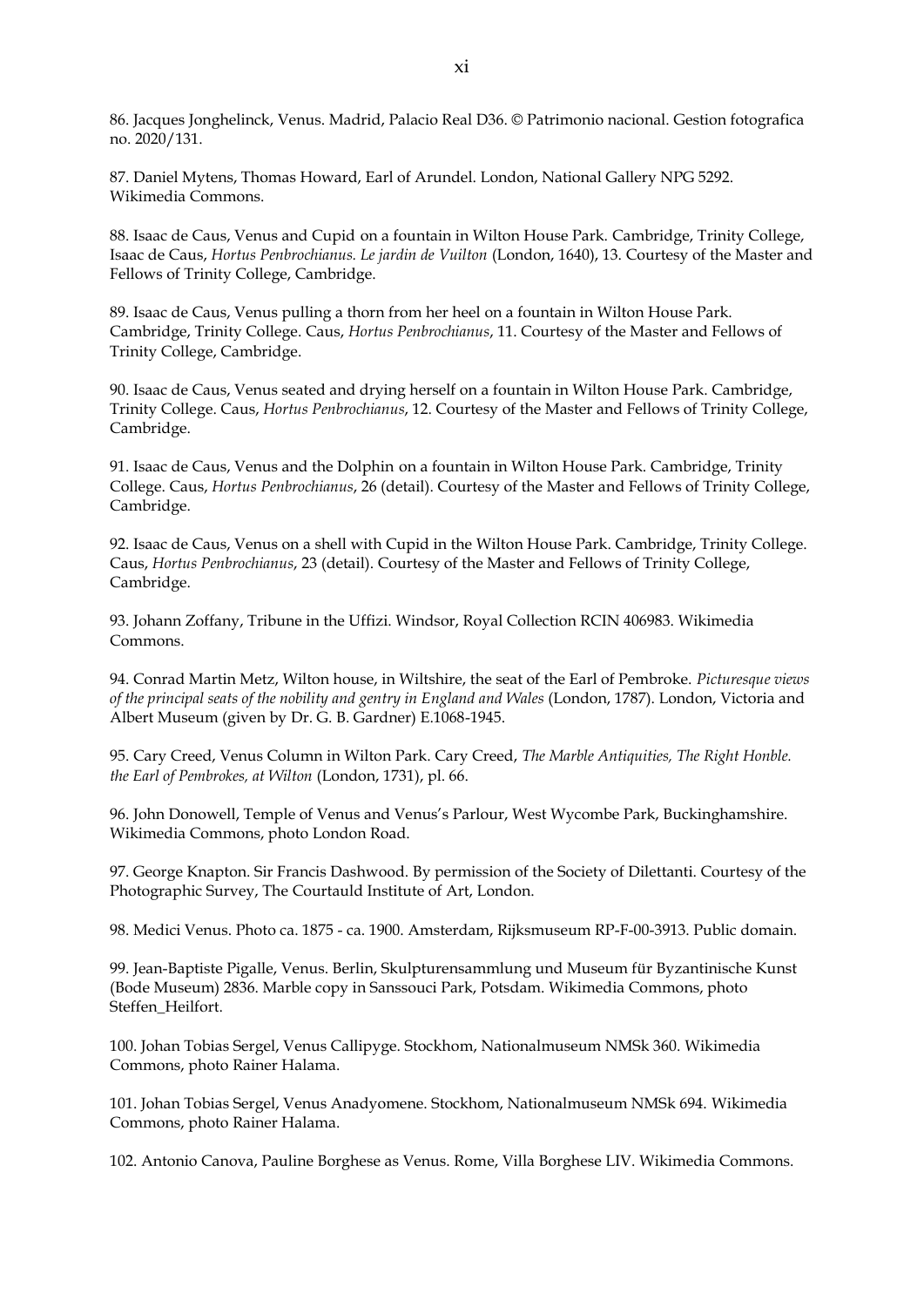103. Antonio Canova, Venus Italica. Venice, Museo Correr. Wikimedia Commons, photo Jean-Pierre Dalbéra, public domain.

104. Thorvaldsen, Venus. Munich, Neue Pinakothek L1852. Wikimedia Commons, photo Rufus46, public domain.

105. John Gibson, The Tinted Venus. Liverpool, Walker Art Gallery 7808. Wikimedia Commons, photo ketrin1407.

106. William England, The Tinted Venus by J. Gibson, photograph. New York, The Metropolitan Museum of Art 2005.100.1066.1-.86. Public domain.

107. Georges Clère, Rustic Aphrodite. Paris, Louvre, south facade of the Cour Carrée. Wikimedia Commons, photo Jastrow.

108. Scene of Pierre Louys' play "Aphrodite." *Le Mirroir*, 22 March 1914.

109. Auguste Rodin, Aphrodite. Paris, Musée Rodin. Wikimedia Commons, photo Jean-Pierre Dalbéra.

110. Pierre-Auguste Renoir, Venus Triumphant. Cagnes-sur-Mer, Musée Renoir. Wikimedia Commons, photo MOSSOT.

111. Aristide Maillol, Vénus au collier. Lyon, Musée des Beaux-Arts de Lyon 1935-1. Public domain.

112. Gerhard Marcks, Thüringer Venus. Bremen, Gerhard-Marcks-Haus 016/17. VG Bild-Kunst, Bonn 2021. Photo courtesy of the museum.

113. Arturo Martini, Venus of the Ports. Treviso, Museo Civico "Luigi Bailo." [https://www.villaggioglobaleinternational.it/sala\\_stampa/altadef.asp?id=166](https://www.villaggioglobaleinternational.it/sala_stampa/altadef.asp?id=166)

114. Outraged Citizens/ Empörte Bürger. Stuttgart, Landesmedienzentrum Baden-Württemberg. Wikimedia Commons.

115. Honoré Daumier, lithograph. *Le Charivari*, January 21, 1850. New York, The Metropolitan Museum of Art 1980.1114.5. Public domain.

116. Thomas Theodor Heine, Before the Medici Venus. *Simplicissimus,* 4, 1899 (36), 292.

117. Linley Sambourne, The Model "British Matron." *Punch*, 24 October 1885, 195.

118. Franz Jüttner, Caricature on Lex Heinz with Venus de Medici. *Lustige Blätter: schönstes buntes Witzblatt Deutschlands* 12, 1900 (12), 2.

119. Ferdinand von Reznicek, Caricature on Lex Heinz. *Der wahre Jacob*, 17, 1900 (358), 3221.

120. Ferdinand von Reznicek, Caricature of Lex Heinz with Venus de Milo. *Simplicissimus*, 4, 1900 (49), 396.

121. Caricature on Lex Heinz. *Der wahre Jacob*, 17, 1900 (355), 3185.

122. German postcard. Circa 1900.

123. German postcard. Circa 1900.

124. Medici Venus. Firenze, Uffizi 224. Drawig Nina Bažantová.